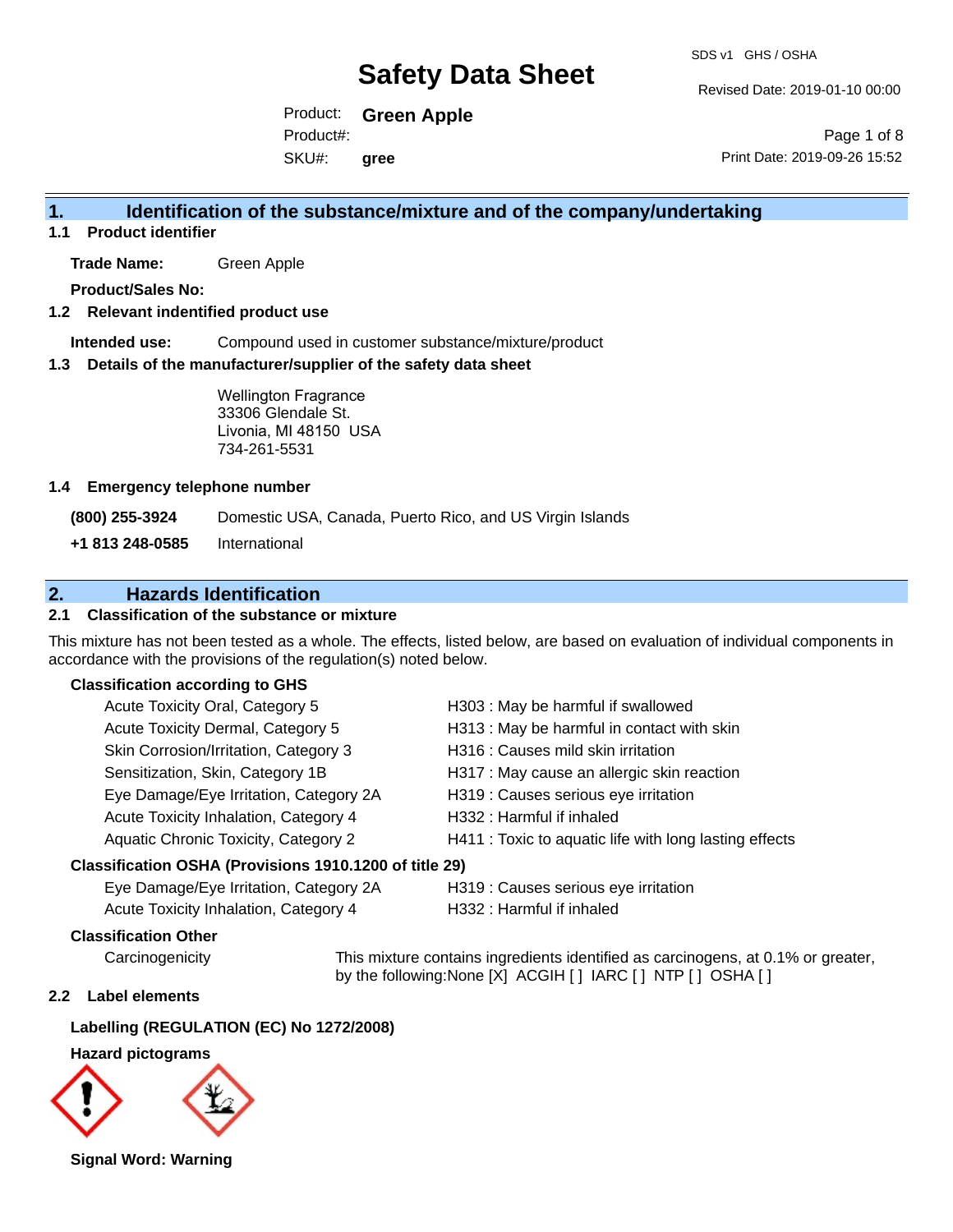Revised Date: 2019-01-10 00:00

Product: **Green Apple** SKU#: Product#: **gree**

Page 2 of 8 Print Date: 2019-09-26 15:52

| <b>Hazard statments</b>         |                                                                                                                                                                |
|---------------------------------|----------------------------------------------------------------------------------------------------------------------------------------------------------------|
| H <sub>303</sub>                | May be harmful if swallowed                                                                                                                                    |
| H313                            | May be harmful in contact with skin                                                                                                                            |
| H316                            | Causes mild skin irritation                                                                                                                                    |
| H317                            | May cause an allergic skin reaction                                                                                                                            |
| H319                            | Causes serious eye irritation                                                                                                                                  |
| H332                            | Harmful if inhaled                                                                                                                                             |
| H411                            | Toxic to aquatic life with long lasting effects                                                                                                                |
| <b>Precautionary Statements</b> |                                                                                                                                                                |
| <b>Prevention:</b>              |                                                                                                                                                                |
| P <sub>264</sub>                | Wash hands thoroughly after handling                                                                                                                           |
| P <sub>271</sub>                | Use only outdoors or in a well-ventilated area                                                                                                                 |
| P272                            | Contaminated work clothing should not be allowed out of the workplace                                                                                          |
| P <sub>273</sub>                | Avoid release to the environment                                                                                                                               |
| <b>Response:</b>                |                                                                                                                                                                |
| $P302 + P352$                   | IF ON SKIN: Wash with soap and water                                                                                                                           |
| $P304 + P312 + P340$            | IF INHALED: Call a POISON CENTER or doctor/physician if you feel unwell Remove victim<br>to fresh air and keep at rest in a position comfortable for breathing |
| $P305 + P351 + P338$            | IF IN EYES: Rinse cautiously with water for several minutes Remove contact lenses if<br>present and easy to do. continue rinsing                               |
| P312                            | Call a POISON CENTER or doctor/physician if you feel unwell                                                                                                    |
| $P333 + P313$                   | If skin irritation or a rash occurs: Get medical advice/attention                                                                                              |
| $P337 + P313$                   | If eye irritation persists: Get medical advice/attention                                                                                                       |
| P363                            | Wash contaminated clothing before reuse                                                                                                                        |
| P391                            | <b>Collect Spillage</b>                                                                                                                                        |

**2.3 Other Hazards**

#### **no data available**

# **3. Composition/Information on Ingredients**

## **3.1 Mixtures**

This product is a complex mixture of ingredients, which contains among others the following substance(s), presenting a health or environmental hazard within the meaning of the UN Globally Harmonized System of Classification and Labeling of Chemicals (GHS):

| CAS#<br>Ingredient | EC#                         | Conc.<br>Range | <b>GHS Classification</b>    |
|--------------------|-----------------------------|----------------|------------------------------|
| 84-66-2            | $201 - 550 - 6$             | $20 - 30 \%$   | H316; H402                   |
| Diethyl phthalate  |                             |                |                              |
| $88 - 41 - 5$      | 201-828-7                   | $5 - 10 \%$    | H227; H303; H316; H401; H411 |
|                    | 2-t-Butylcyclohexyl acetate |                |                              |
| 6259-76-3          | 228-408-6                   | $5 - 10 \%$    | H315; H317; H319; H400; H410 |
| Hexyl salicylate   |                             |                |                              |
| 142-19-8           | 205-527-1                   | $5 - 10%$      | H227; H301; H311; H400; H412 |
| Allyl heptanoate   |                             |                |                              |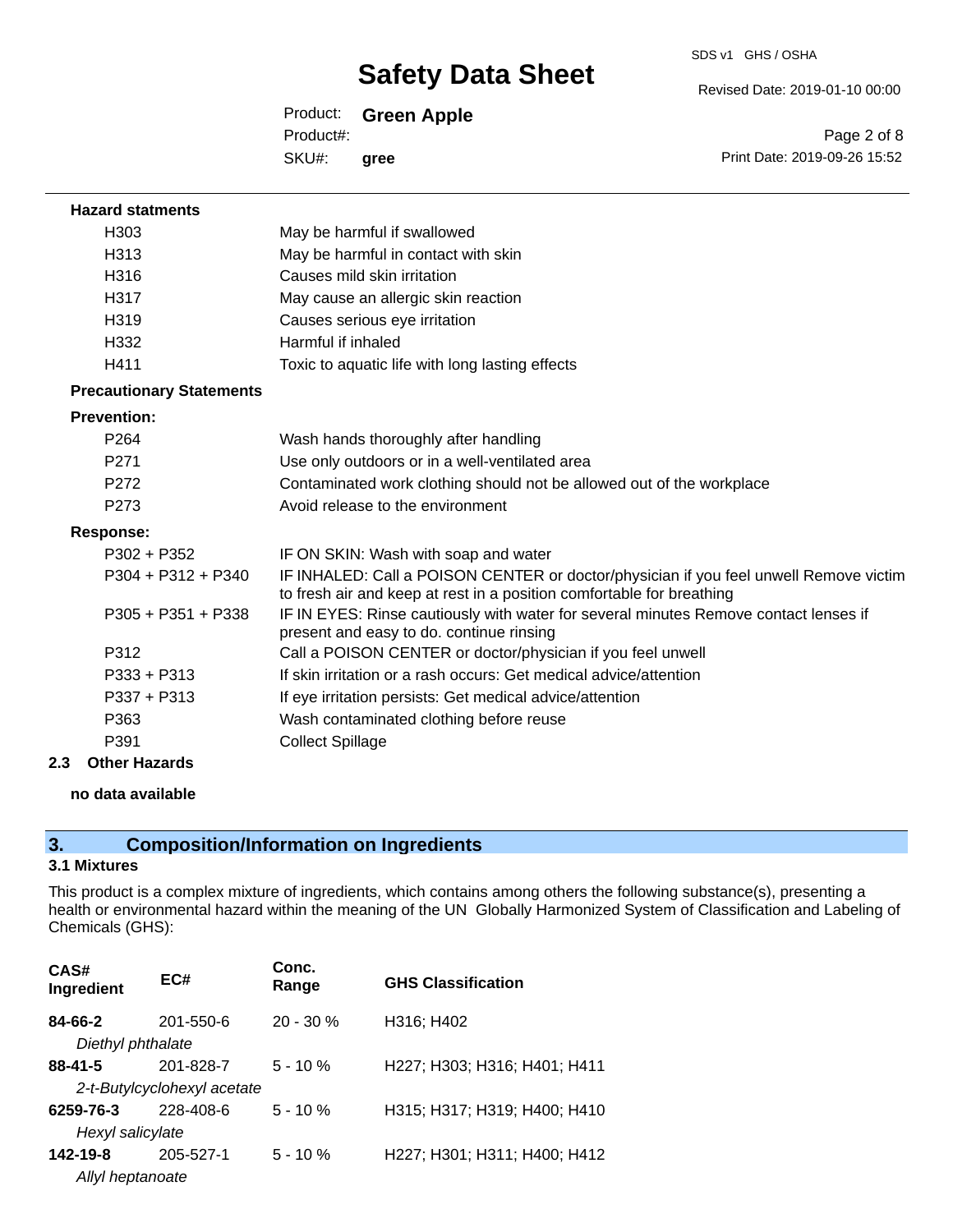SDS v1 GHS / OSHA

Revised Date: 2019-01-10 00:00

Print Date: 2019-09-26 15:52

Page 3 of 8

| Product: | <b>Green Apple</b> |  |
|----------|--------------------|--|
|----------|--------------------|--|

Product#:

SKU#: **gree**

| CAS#<br>Ingredient     | EC#                                | Conc.<br>Range | <b>GHS Classification</b>          |
|------------------------|------------------------------------|----------------|------------------------------------|
| 706-14-9               | 211-892-8                          | $2 - 5%$       | H316                               |
|                        | gamma-Decalactone                  |                |                                    |
| 140-11-4               | 205-399-7                          | $2 - 5%$       | H303; H401; H412                   |
| Benzyl acetate         |                                    |                |                                    |
| 151-05-3               | 205-781-3                          | $2 - 5%$       | H303; H402                         |
|                        | 1,1-Dimethyl-2-phenylethyl acetate |                |                                    |
| 21145-77-7             | 244-240-6                          | $2 - 5%$       | H302; H400; H410                   |
|                        | Acetyl hexamethyl tetralin         |                |                                    |
| 120-51-4               | 204-402-9                          | $2 - 5%$       | H302; H313; H400; H411             |
| <b>Benzyl Benzoate</b> |                                    |                |                                    |
| $127 - 41 - 3$         | 204-841-6                          | $2 - 5%$       | H316                               |
| alpha-lonone           |                                    |                |                                    |
| 128-37-0               | 204-881-4                          | $2 - 5%$       | H316; H400; H410                   |
|                        | <b>Butylated hydroxytoluene</b>    |                |                                    |
| 141-97-9               | 205-516-1                          | $1 - 2%$       | H <sub>227</sub>                   |
|                        | Ethyl acetoacetate                 |                |                                    |
| 1335-66-6              | 215-638-7                          | $1 - 2%$       | H227; H303; H317; H319; H401; H412 |
| <b>IsoCycloCitral</b>  |                                    |                |                                    |
|                        |                                    |                |                                    |

See Section 16 for full text of GHS classification codes

See Section 16 for full text of GHS classification codes which where not shown in section 2

Total Hydrocarbon Content (%  $w/w$ ) = 0.00

# **4. First Aid Measures**

### **4.1 Description of first aid measures**

| Inhalation:                                                     | Remove from exposure site to fresh air and keep at rest.<br>Obtain medical advice.                            |
|-----------------------------------------------------------------|---------------------------------------------------------------------------------------------------------------|
| Eye Exposure:                                                   | Flush immediately with water for at least 15 minutes.<br>Contact physician if symptoms persist.               |
| <b>Skin Exposure:</b>                                           | Remove contaminated clothes. Wash thoroughly with water (and soap).<br>Contact physician if symptoms persist. |
| Ingestion:                                                      | Rinse mouth with water and obtain medical advice.                                                             |
| 4.2 Most important symptoms and effects, both acute and delayed |                                                                                                               |
| Symptoms:                                                       | no data available                                                                                             |
| Risks:                                                          | Refer to Section 2.2 "Hazard Statements"                                                                      |
| 4.3                                                             | Indication of any immediate medical attention and special treatment needed                                    |

| Treatment: | Refer to Section 2.2 "Response" |
|------------|---------------------------------|
|------------|---------------------------------|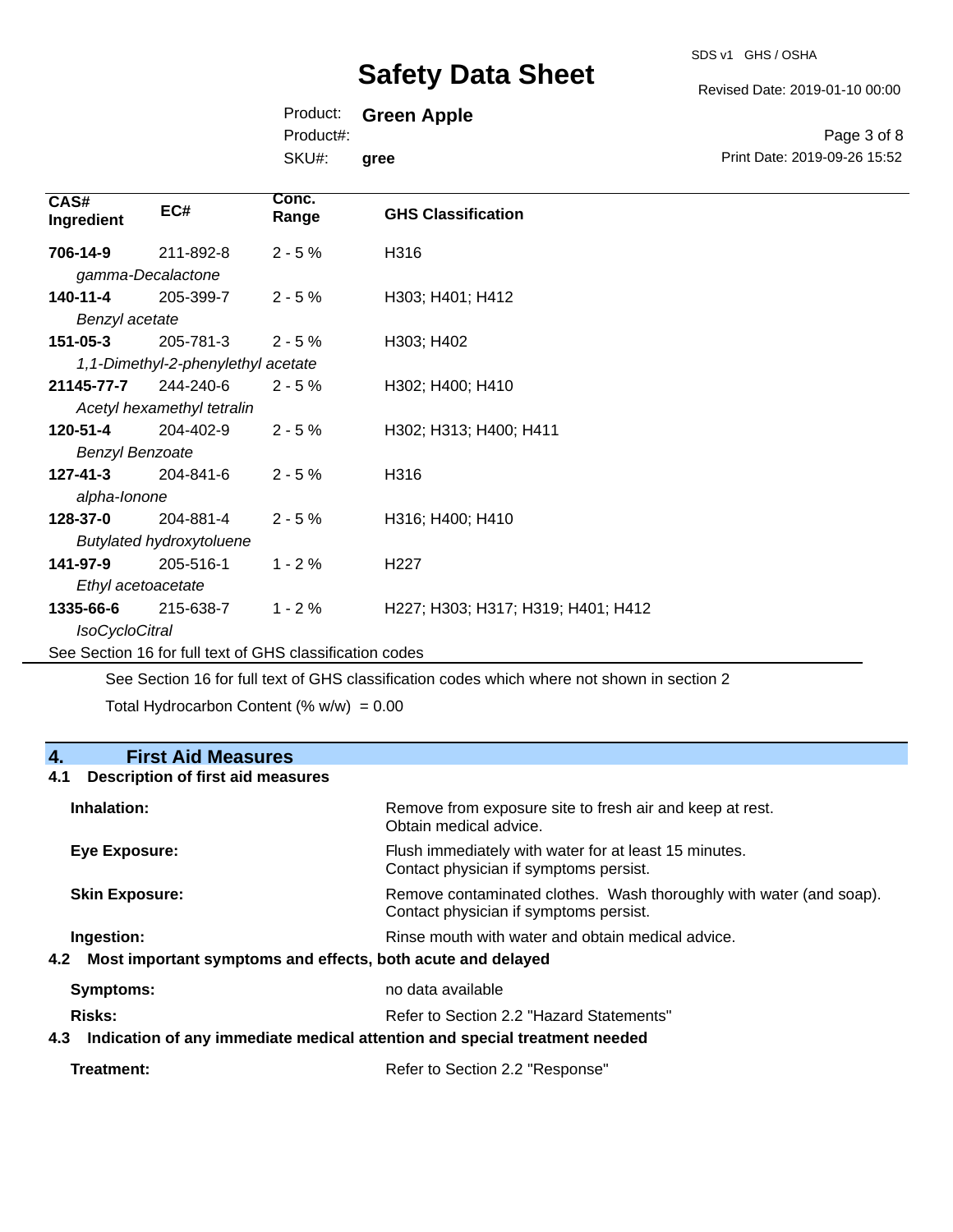SDS v1 GHS / OSHA

Revised Date: 2019-01-10 00:00

Product: **Green Apple** SKU#: Product#: **gree**

Page 4 of 8 Print Date: 2019-09-26 15:52

| 5 <sub>1</sub><br><b>Fire-Fighting measures</b>                |                                                   |
|----------------------------------------------------------------|---------------------------------------------------|
| <b>Extinguishing media</b><br>5.1                              |                                                   |
| Suitable:                                                      | Carbon dioxide (CO2), Dry chemical, Foam          |
| Unsuitable                                                     | Do not use a direct water jet on burning material |
| Special hazards arising from the substance or mixture<br>5.2   |                                                   |
| During fire fighting:<br><b>Advice for firefighters</b><br>5.3 | Water may be ineffective                          |
| <b>Further information:</b>                                    | Standard procedure for chemical fires             |

## **6. Accidental Release Measures**

#### **6.1 Personal precautions, protective equipment and emergency procedures**

Avoid inhalation and contact with skin and eyes. A self-contained breathing apparatus is recommended in case of a major spill.

#### **6.2 Environmental precautions**

Keep away from drains, soil, and surface and groundwater.

### **6.3 Methods and materials for containment and cleaning up**

Clean up spillage promptly. Remove ignition sources. Provide adequate ventilation. Avoid excessive inhalation of vapors. Gross spillages should be contained by use of sand or inert powder and disposed of according to the local regulations.

#### **6.4 Reference to other sections**

Not Applicable

# **7. Handling and Storage**

#### **7.1 Precautions for safe handling**

Apply according to good manufacturing and industrial hygiene practices with proper ventilation. Do not drink, eat or smoke while handling. Respect good personal hygiene.

## **7.2 Conditions for safe storage, including any incompatibilities**

Store in a cool, dry and ventilated area away from heat sources and protected from light in tightly closed original container. Avoid uncoated metal container. Keep air contact to a minimum.

## **7.3 Specific end uses**

No information available

### **8. Exposure Controls/Personal Protection**

#### **8.1 Control parameters**

| <b>Exposure Limits:</b>                     |                                            |                  |       |             |                                          |
|---------------------------------------------|--------------------------------------------|------------------|-------|-------------|------------------------------------------|
| Component                                   |                                            | ACGIH<br>TWA ppm | ACGIH | <b>OSHA</b> | <b>OSHA</b><br>STEL ppm TWA ppm STEL ppm |
| 84-66-2                                     | Diethyl phthalate                          |                  |       |             |                                          |
| 140-11-4                                    | Benzyl acetate                             | 10               |       |             |                                          |
| <b>Butylated hydroxytoluene</b><br>128-37-0 |                                            |                  |       |             |                                          |
| Exploration Controller                      | المسامس مستنقص والمستناد والمستمر المساليا |                  |       |             |                                          |

**Engineering Controls:** Use local exhaust as needed.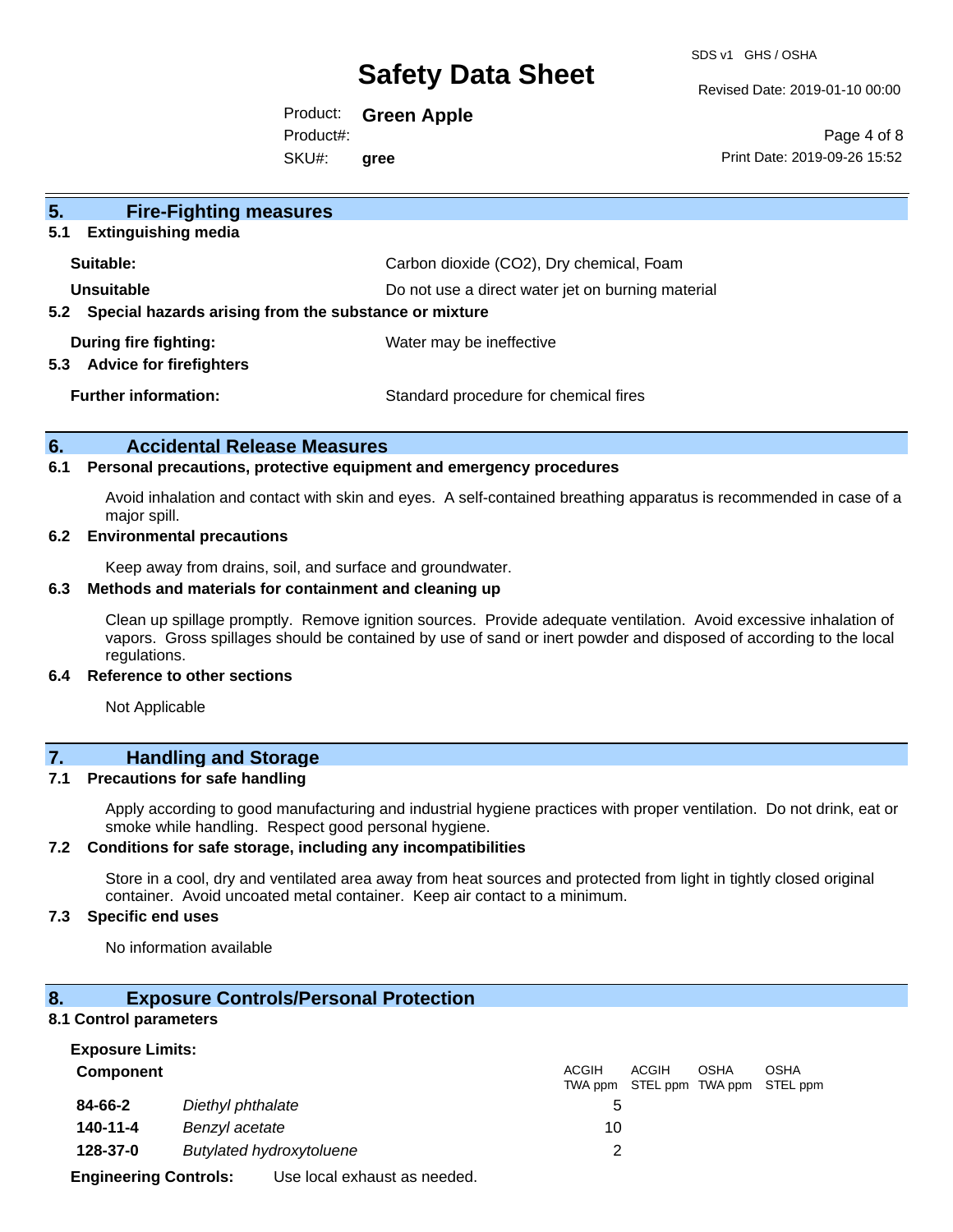SDS v1 GHS / OSHA

Revised Date: 2019-01-10 00:00

Product: **Green Apple** SKU#: Product#: **gree**

Page 5 of 8 Print Date: 2019-09-26 15:52

## **8.2 Exposure controls - Personal protective equipment**

| Eye protection:                | Tightly sealed goggles, face shield, or safety glasses with brow guards and side shields, etc.<br>as may be appropriate for the exposure |
|--------------------------------|------------------------------------------------------------------------------------------------------------------------------------------|
| <b>Respiratory protection:</b> | Avoid excessive inhalation of concentrated vapors. Apply local ventilation where appropriate.                                            |
| <b>Skin protection:</b>        | Avoid Skin contact. Use chemically resistant gloves as needed.                                                                           |

# **9. Physical and Chemical Properties**

# **9.1 Information on basic physical and chemical properties**

| Appearance:                  | Liquid                        |
|------------------------------|-------------------------------|
| Odor:                        | <b>Conforms to Standard</b>   |
| Color:                       | Colorless to Pale Yellow (G3) |
| <b>Viscosity:</b>            | Liquid                        |
| <b>Freezing Point:</b>       | Not determined                |
| <b>Boiling Point:</b>        | Not determined                |
| <b>Melting Point:</b>        | Not determined                |
| <b>Flashpoint (CCCFP):</b>   | >200 F (93.33 C)              |
| Auto flammability:           | Not determined                |
| <b>Explosive Properties:</b> | None Expected                 |
| <b>Oxidizing properties:</b> | None Expected                 |
| Vapor Pressure (mmHg@20 C):  | 0.1069                        |
| %VOC:                        | 0.11                          |
| Specific Gravity @ 25 C:     | 1.0030                        |
| Density @ 25 C:              | 1.0000                        |
| Refractive Index @ 20 C:     | 1.4810                        |
| Soluble in:                  | Oil                           |

# **10. Stability and Reactivity**

| 10.1 Reactivity                         | None                                               |
|-----------------------------------------|----------------------------------------------------|
| <b>10.2 Chemical stability</b>          | Stable                                             |
| 10.3 Possibility of hazardous reactions | None known                                         |
| <b>10.4 Conditions to avoid</b>         | None known                                         |
| 10.5 Incompatible materials             | Strong oxidizing agents, strong acids, and alkalis |
| 10.6 Hazardous decomposition products   | None known                                         |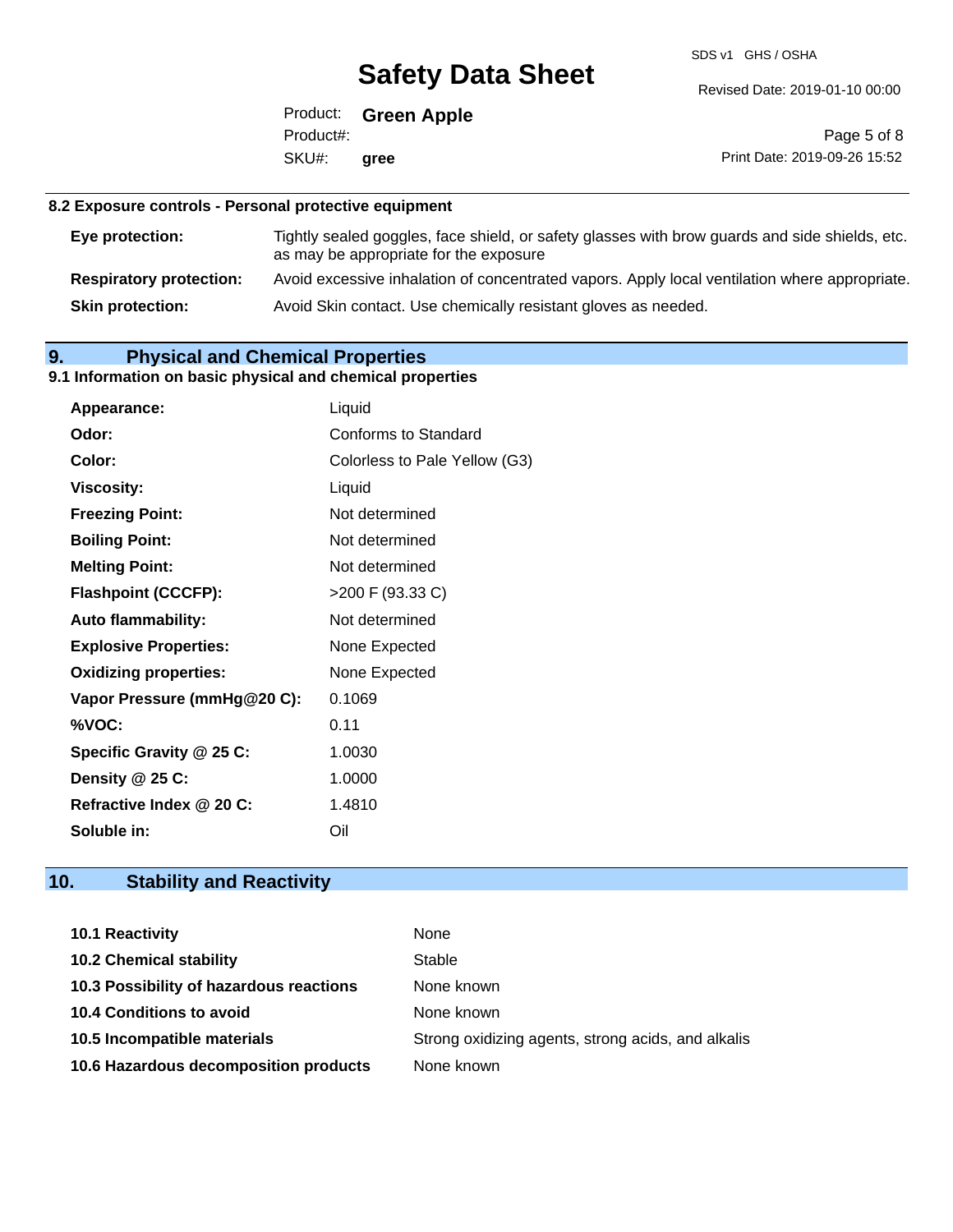SDS v1 GHS / OSHA

Revised Date: 2019-01-10 00:00

Product: **Green Apple** SKU#: Product#: **gree**

Page 6 of 8 Print Date: 2019-09-26 15:52

| 11.<br><b>Toxicological Information</b> |  |
|-----------------------------------------|--|
|-----------------------------------------|--|

#### **11.1 Toxicological Effects**

Acute Toxicity Estimates (ATEs) based on the individual Ingredient Toxicity Data utilizing the "Additivity Formula"

| Acute toxicity - Oral - (Rat) mg/kg                | (LD50: 2183.4061) May be harmful if swallowed            |
|----------------------------------------------------|----------------------------------------------------------|
| Acute toxicity - Dermal - (Rabbit) mg/kg           | (LD50: 3816.7938) May be harmful in contact with skin    |
| Acute toxicity - Inhalation - (Rat) mg/L/4hr       | (LD50: 18.7383) Harmful if inhaled                       |
| <b>Skin corrosion / irritation</b>                 | Harmful if inhaled                                       |
| Serious eye damage / irritation                    | Causes serious eye irritation                            |
| <b>Respiratory sensitization</b>                   | Not classified - the classification criteria are not met |
| <b>Skin sensitization</b>                          | May cause an allergic skin reaction                      |
| <b>Germ cell mutagenicity</b>                      | Not classified - the classification criteria are not met |
| Carcinogenicity                                    | Not classified - the classification criteria are not met |
| <b>Reproductive toxicity</b>                       | Not classified - the classification criteria are not met |
| Specific target organ toxicity - single exposure   | Not classified - the classification criteria are not met |
| Specific target organ toxicity - repeated exposure | Not classified - the classification criteria are not met |
| <b>Aspiration hazard</b>                           | Not classified - the classification criteria are not met |

# **12. Ecological Information**

| Not classified - the classification criteria are not met |
|----------------------------------------------------------|
| Toxic to aquatic life with long lasting effects          |
| no data available                                        |
| no data available                                        |
| no data available                                        |
| no data available                                        |
| no data available                                        |
| no data available                                        |
|                                                          |

## **13. Disposal Conditions**

### **13.1 Waste treatment methods**

Do not allow product to reach sewage systems. Dispose of in accordance with all local and national regulations. Send to a licensed waste management company.The product should not be allowed to enter drains, water courses or the soil. Do not contaminate ponds, waterways or ditches with chemical or used container.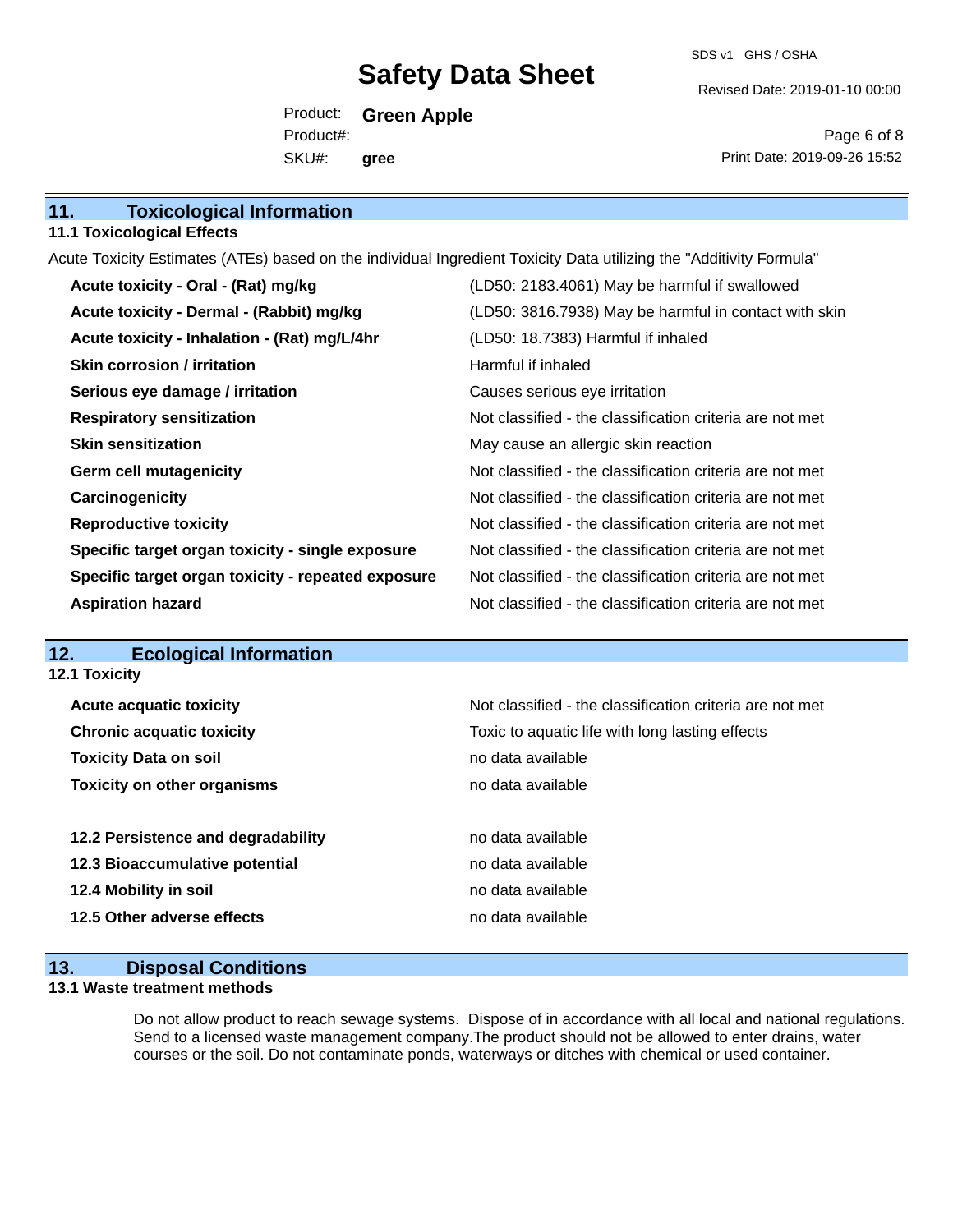SDS v1 GHS / OSHA

Revised Date: 2019-01-10 00:00

Product: **Green Apple** SKU#: Product#: **gree**

Page 7 of 8 Print Date: 2019-09-26 15:52

# **14. Transport Information**

| <b>Marine Pollutant</b>                                       | Yes. Ingredient of greatest environmental impact:<br>6259-76-3 : (5 - 10 %) : Hexyl salicylate |              |                                     |                 |               |
|---------------------------------------------------------------|------------------------------------------------------------------------------------------------|--------------|-------------------------------------|-----------------|---------------|
| Regulator                                                     |                                                                                                | <b>Class</b> | <b>Pack Group</b>                   | <b>Sub Risk</b> | UN-nr.        |
| U.S. DOT (Non-Bulk)                                           |                                                                                                |              | Not Regulated - Not Dangerous Goods |                 |               |
| <b>Chemicals NOI</b>                                          |                                                                                                |              |                                     |                 |               |
| <b>ADR/RID (International Road/Rail)</b>                      |                                                                                                |              |                                     |                 |               |
| <b>Environmentally Hazardous</b><br>Substance, Liquid, n.o.s. |                                                                                                | 9            | $\mathbf{III}$                      |                 | <b>UN3082</b> |
| <b>IATA (Air Cargo)</b>                                       |                                                                                                |              |                                     |                 |               |
| <b>Environmentally Hazardous</b><br>Substance, Liquid, n.o.s. |                                                                                                | 9            | $\mathbf{III}$                      |                 | <b>UN3082</b> |
| IMDG (Sea)                                                    |                                                                                                |              |                                     |                 |               |
| <b>Environmentally Hazardous</b><br>Substance, Liquid, n.o.s. |                                                                                                | 9            | Ш                                   |                 | <b>UN3082</b> |

| 15.                           |                                 | <b>Regulatory Information</b>             |                                     |                                                              |
|-------------------------------|---------------------------------|-------------------------------------------|-------------------------------------|--------------------------------------------------------------|
|                               | <b>U.S. Federal Regulations</b> |                                           |                                     |                                                              |
|                               |                                 | <b>TSCA (Toxic Substance Control Act)</b> |                                     | All components of the substance/mixture are listed or exempt |
|                               |                                 |                                           | 40 CFR(EPCRA, SARA, CERCLA and CAA) | This product contains the following components:              |
|                               | 84-66-2                         | $201 - 550 - 6$ 20 - 30 %                 |                                     | Diethyl phthalate                                            |
| <b>U.S. State Regulations</b> |                                 |                                           |                                     |                                                              |
|                               | <b>Canadian Regulations</b>     | <b>California Proposition 65 Warning</b>  |                                     | No Warning required                                          |
| <b>DSL</b>                    |                                 |                                           |                                     | 100.00% of the components are listed or exempt.              |

# **16. Other Information**

### **GHS H-Statements referred to under section 3 and not listed in section 2**

| H227 : Combustible liquid                                | H301 : Toxic if swallowed                                      |
|----------------------------------------------------------|----------------------------------------------------------------|
| H302 : Harmful if swallowed                              | H311 : Toxic in contact with skin                              |
| H315 : Causes skin irritation                            | H317 : May cause an allergic skin reaction                     |
| H400 : Very Toxic to aquatic life                        | H401 : Toxic to aquatic life                                   |
| H402 : Harmful to aquatic life                           | H410 : Very toxic to aquatic life with long lasting<br>effects |
| H412 : Harmful to aquatic life with long lasting effects |                                                                |
| Total Fractional Values                                  |                                                                |
| (TFV) Risk                                               | <b>Risk</b><br>(TFV)                                           |
| (71.60) Sensitization, Skin, Category 1                  | (53.90) Aquatic Chronic Toxicity, Category 3                   |
| (5.72) Skin Corrosion/Irritation, Category 3             | (5.35) Aquatic Chronic Toxicity, Category 2                    |
| (2.29) Acute Toxicity Oral, Category 5                   | (1.59) Sensitization, Skin, Category 1B                        |
| (1.46) Eye Damage/Eye Irritation, Category 2A            | (1.43) Aquatic Chronic Toxicity, Category 4                    |